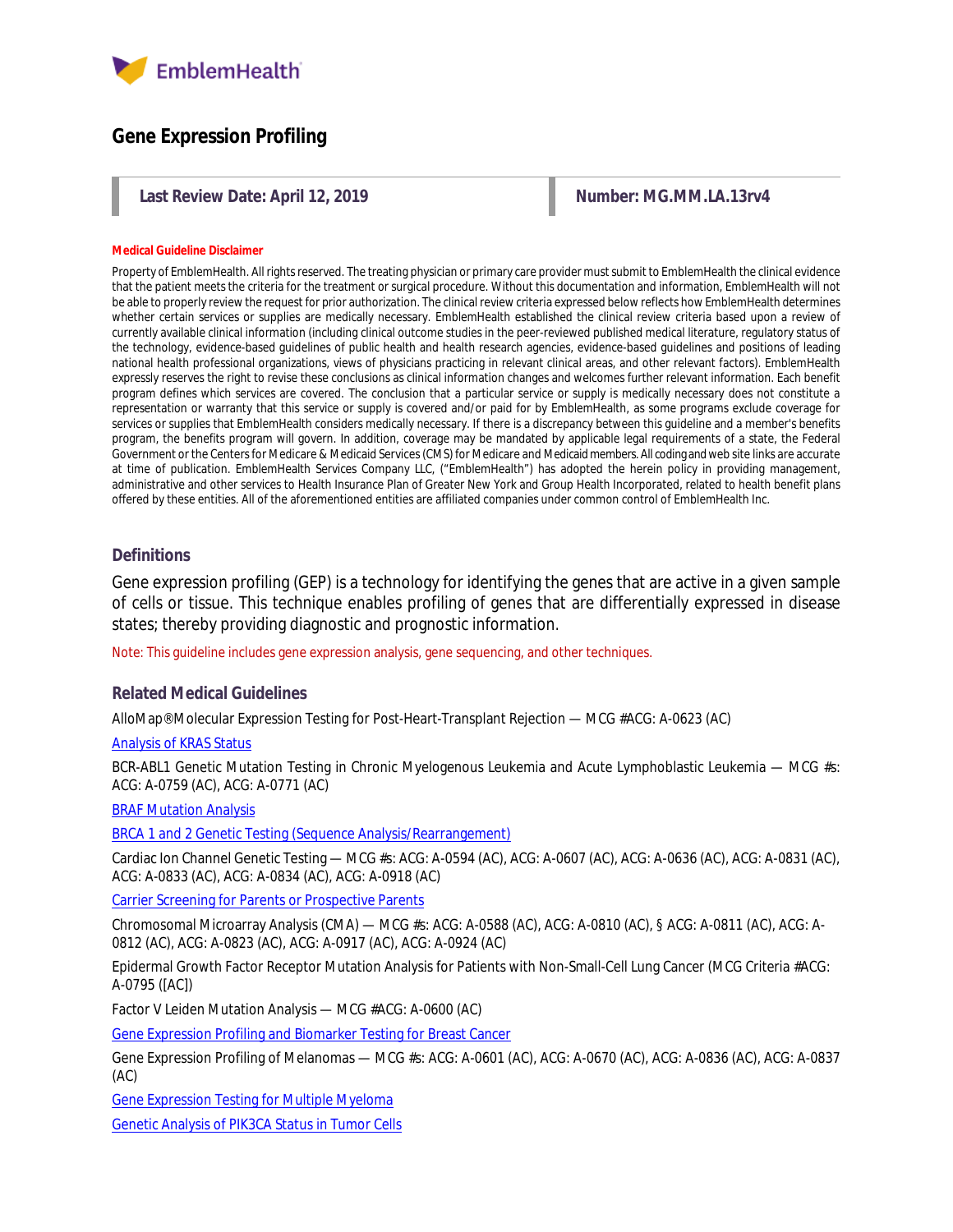Gene Expression Profiling Last review: Apr. 12, 2019 Page 2 of 9

#### [Genetic Counseling and Testing](https://www.emblemhealth.com/content/dam/emblemhealth/pdfs/provider/medical_policies/g/MG_Genetic_Counseling_Testing.pdf)

Genetic Testing for Alzheimer's disease — MCG #s: ACG: A-0590 (AC) for early onset disease (considered medically necessary); ACG: A-0809 (AC) for late onset disease (considered not medically necessary)

Genetic Testing for Cerebral Autosomal Dominant Arteriopathy with Subcortical Infarcts and Leukoencephalopathy (CADASIL) Syndrome — MCG #ACG: A-0668 (AC)

[Genetic Testing for Colorectal Cancer/Lynch Syndrome](https://www.emblemhealth.com/content/dam/emblemhealth/pdfs/provider/medical_policies/g/MG_Genetic_Testing_Colorectal_Cancer.pdf)

Genetic Testing for Cystic Fibrosis — MCG #ACG: A-0597 (AC)

[Genetic Testing for Frontotemporal Dementia \(FTD\)](https://www.emblemhealth.com/content/dam/emblemhealth/pdfs/provider/medical_policies/g/MG_Genetic_Testing_for_Frontotemporal_Dementia_FTD.pdf)

Genetic Testing for Hereditary Cardiomyopathy — MCG #s ACG: A-0627 (AC), ACG: A-0633 (AC), ACG: A-0648 (AC)

Genetic Testing for Hereditary Pancreatitis — MCG #s: ACG: A-0646 (AC) for CFTR, CPA1, CTRC, PRSS1, and SPINK1 genes; ACG: A-0797 (AC) for next generation sequencing panel

Genetic Testing for Peripheral Neuropathies — MCG #ACG: A-0691 (AC)

[Genetic Testing for PTEN Hamartoma Tumor Syndrome](https://www.emblemhealth.com/content/dam/emblemhealth/pdfs/provider/medical_policies/g/MG_Genetic_Testing_for_PTEN_Hamartoma_Tumor_Syndrome.pdf)

Genetic Testing for RET Proto-Oncogene Germline Mutations — MCG # ACG: A-0842 (AC)

Genetic Testing for Statin-Induced Myopathy — MCG #ACG: A-0981 (AC)

[MYvantage® Hereditary Comprehensive Cancer Panel](https://www.emblemhealth.com/content/dam/emblemhealth/pdfs/provider/medical_policies/m/MG_MYvantage_Hereditary_Comprehensive_Cancer_Panel.pdf)

Noninvasive Prenatal Testing (NIPT) for Fetal Aneuploidy — MCG #s: ACG: A-0724 (AC), ACG: A-0847 (AC), ACG: A-0848 (AC), ACG: A-0849 (AC), ACG: A-0850 (AC)

## **Guideline**

Members are eligible for GEP testing as follows:

**I.** Advanced cancer; next generation sequencing (NGS), when performed with a diagnostic lab test that has received FDA approval or clearance (e.g., Foundation One CDx)

Covered for [Medicare](https://www.cms.gov/medicare-coverage-database/details/nca-decision-memo.aspx?NCAId=290&bc=AAAAAAAAACAA&) members only when the following criteria are met:

- 1. Member has
	- **i.** either recurrent, relapsed, refractory, metastatic, or advanced stages III or IV cancer; and
	- **ii.** either not been previously tested using the same NGS test for the same primary diagnosis of cancer or repeat testing using the same NGS test only when a new primary cancer diagnosis is made by the treating physician; and
	- **iii.** decided to seek further cancer treatment (e.g., therapeutic chemotherapy)
- 2. The diagnostic laboratory test using NGS must have:
	- **i.** FDA approval or clearance as a companion in vitro diagnostic; and
	- **ii.** an FDA approved or cleared indication for use in that patient's cancer; and
	- **iii.** results provided to the treating physician for management of the patient using a report template to specify treatment options
- **II.** Breast cancer, clinical management; one of the following (See EmblemHealt[h Gene Expression Profiling and Biomarker Testing for Breast Cancer](http://www.emblemhealth.com/%7E/media/Files/PDF/_med_guidelines/MG_Gene_Expression_Profiling_for_Breast_Cancer_Consolidated.pdf) Medical Guideline)
- **III.** Non-small cell lung cancer (NSCLC)/Metastatic colorectal cancer Medicare members per LCD, as applicable:
	- 1. [Guardant360® Plasma-Based Comprehensive Genomic Profiling in Non-Small Cell Lung](https://www.cms.gov/medicare-coverage-database/details/lcd-details.aspx?LCDId=37699&ver=5&Cntrctr=240&name=+(15201%2c+MAC+-+Part+A)&DocType=Future&CntrctrSelected=240*1&s=50&LCntrctr=All&bc=AgIAAAABAAAA&)  **[Cancer](https://www.cms.gov/medicare-coverage-database/details/lcd-details.aspx?LCDId=37699&ver=5&Cntrctr=240&name=+(15201%2c+MAC+-+Part+A)&DocType=Future&CntrctrSelected=240*1&s=50&LCntrctr=All&bc=AgIAAAABAAAA&)**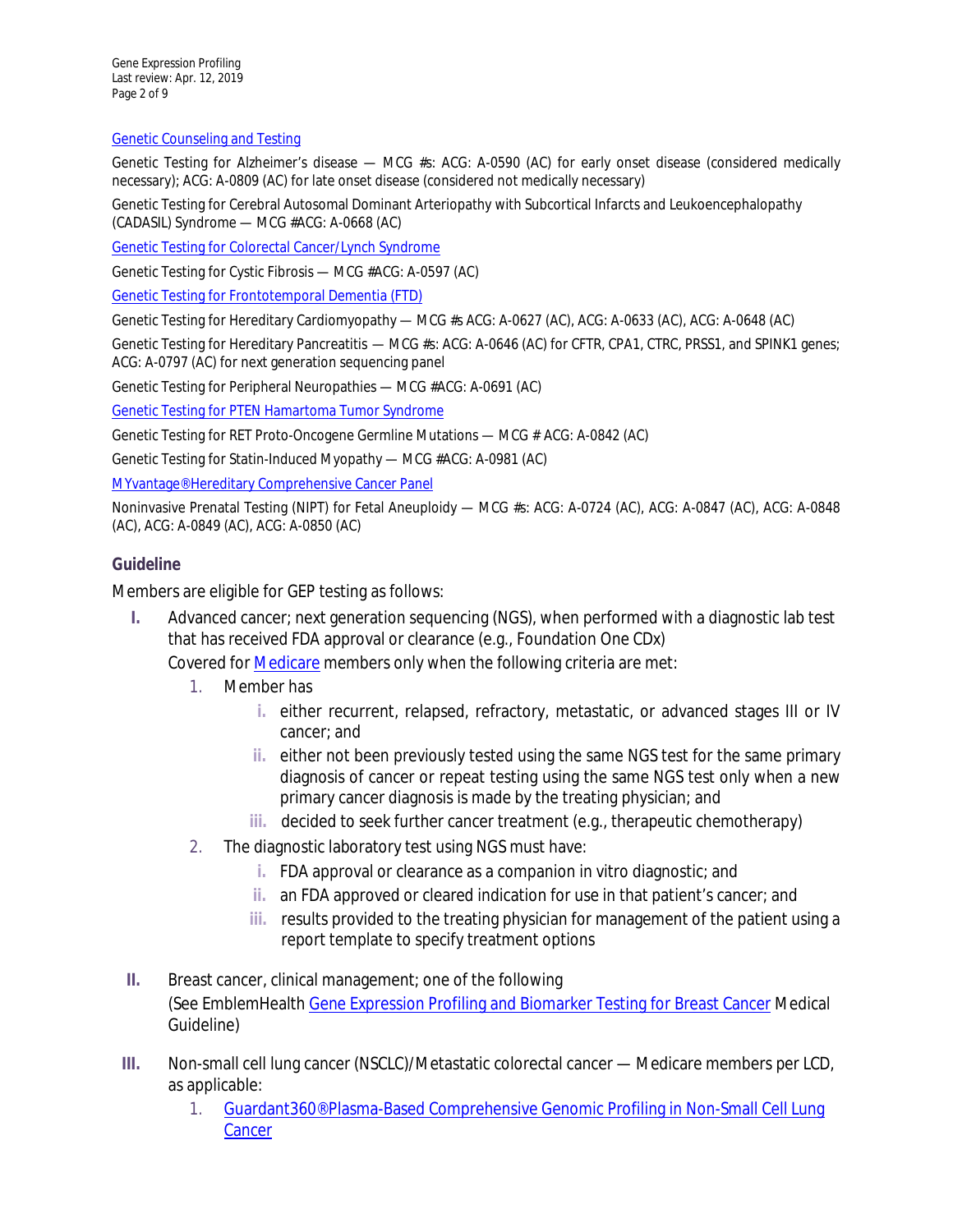- 2. [Genomic Sequence Analysis Panels in the Treatment of Solid Organ Neoplasms](https://www.cms.gov/medicare-coverage-database/details/lcd-details.aspx?LCDId=37810&ContrId=297&ver=3&ContrVer=1&CntrctrSelected=297*1&Cntrctr=297&s=41&DocType=1&bc=AAgCAAQAAAAA&) (e.g., OncoVantage®)
- **IV.** AlloMap testing for post-heart-transplant rejection (MCG Criteria #ACG: A-0623 [AC])
- **V.** Prostate cancer
	- 1. Decipher<sup>®</sup> Prostate is covered for all lines of business using criteria from LCD: Decipher<sup>®</sup> [Prostate Cancer Classifier Assay](https://www.cms.gov/medicare-coverage-database/details/lcd-details.aspx?LCDId=35868)
	- 2. Oncotype DX is covered for all lines of business using criteria from LCD: Oncotype DX<sup>®</sup> [Prostate Cancer Assay](https://www.cms.gov/medicare-coverage-database/details/lcd-details.aspx?LCDId=37262)
	- 3. Prolaris® Prostate Cancer is covered for all lines of business using criteria fro[m LCD:](https://www.cms.gov/medicare-coverage-database/details/lcd-details.aspx?LCDId=37043)  [Prolaris™ Prostate Cancer Genomic Assay](https://www.cms.gov/medicare-coverage-database/details/lcd-details.aspx?LCDId=37043) for Men with Favorable Intermediate Risk Disease
	- 4. ProMark® Protemomic Prognostic Test is covered for all lines of business using criteria from [LCD: ProMark Risk Score](https://www.cms.gov/medicare-coverage-database/details/lcd-details.aspx?LCDId=36665)
- **VI.** Thyroid lesions with indeterminate cytology; one-time testing
	- 1. Afirma Thyroid FNA Analysis®
	- 2. ThyGenX (formerly miRInform®)
	- 3. ThyraMIR Thyroid miRNA classifier
	- 4. ThyroSeq next generation sequencing
- **VII.** Uveal melanoma (DecisionDx covered for [Medicare](https://www.cms.gov/medicare-coverage-database/details/lcd-details.aspx?LCDId=37033&ver=19&SearchType=Advanced&CoverageSelection=Local&ArticleType=SAD%7cEd&PolicyType=Both&s=All&KeyWord=DecisionDx&KeyWordLookUp=Title&KeyWordSearchType=Exact&kq=true&bc=IAAAACAAAAAA&) members only)

# **Limitations/Exclusions**

- **I.** Gene expression profiling is not considered medically necessary in the absence of the following:
	- 1. Analytical/clinical validity
	- 2. Clinical utility (i.e., result does not impact medical management; e.g., surgery, change in surveillance, chemotherapy, hormonal manipulation, etc.)
- **II.** Confirmation of consumer-based testing (including, but not limited to Health + Ancestry [23andMe] has not been shown to be of clinical value and remains experimental/investigational. Testing will be approved only for members who otherwise meet the clinical criteria in these policies
- **III.** Whole exome sequencing and whole genome sequencing are not considered medically necessary due to insufficient evidence of therapeutic value for all indications, including but not limited to:
	- 1. Diagnosis in members with suspected genetic disorders
	- 2. Population-based screening
	- 3. Cancer testing to identify targeted therapies
	- 4. Preimplantation genetic diagnosis and screening
	- 5. Invasive prenatal (fetal) testing
	- 6. Products of conception and pregnancy loss
	- 7. Testing for chromosomal rearrangements
- **IV.** The following GEP tests are not considered medically necessary due to insufficient evidence of therapeutic value (list not all-inclusive; note exceptions):
	- 1. 23-Gene NGS Pyruvate Metabolism and Related Disorders Panel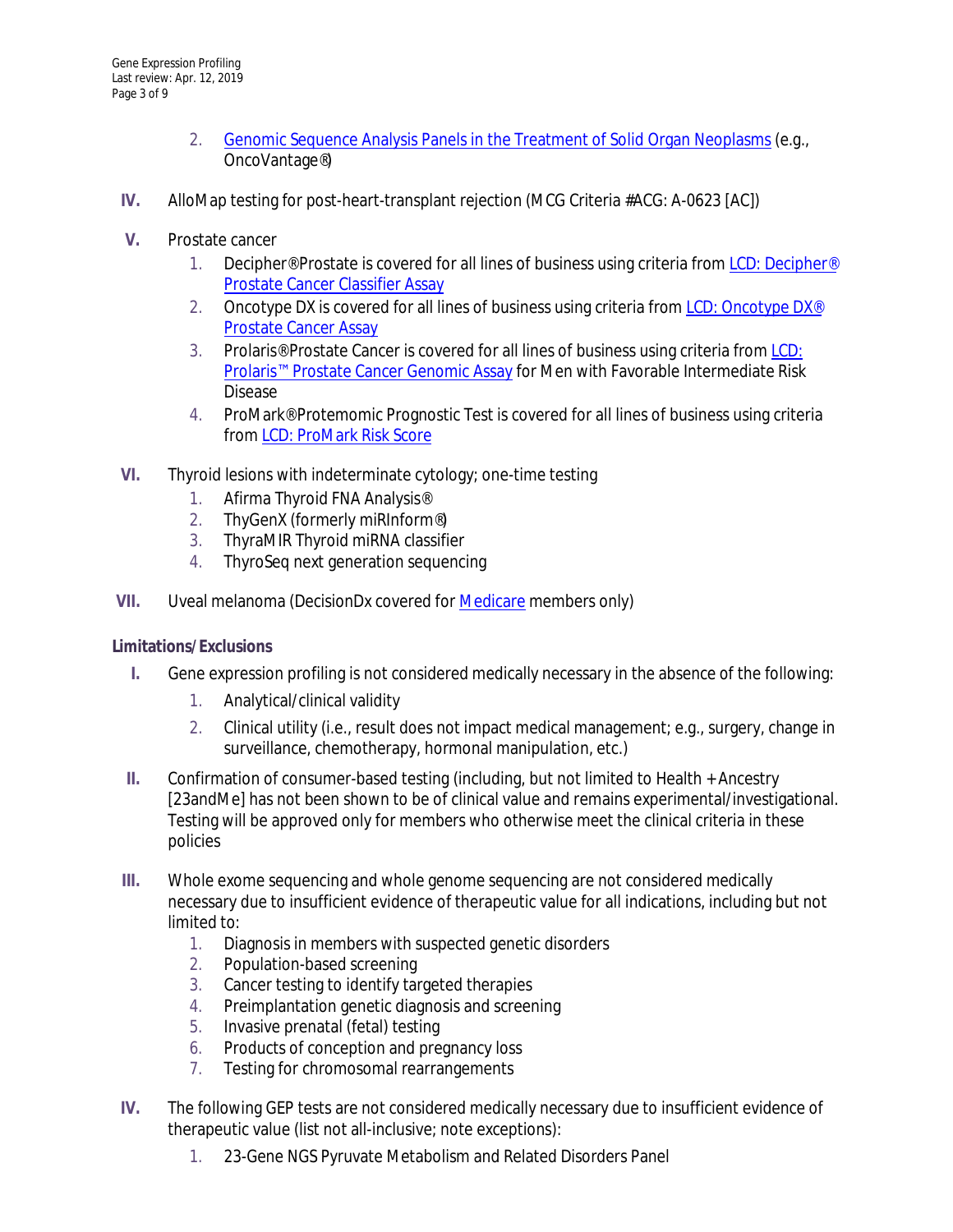- 2. 23andMe Health + Ancestry Service
- 3. ADmark® Alzheimer's Evaluation
- 4. Albinism Panel
- 5. AmHPR Helicobacter Pylori Antibiotic Resistance NGS Panel
- 6. Autosomal Dominant and Recessive Polycystic Kidney Disease Nextgen Sequencing (NGS) Panel
- 7. Avise tests
	- **i.** Avise® CTD
	- **ii.** Avise® MTX (aka Avise PG) (Covered for [Medicare](https://www.cms.gov/medicare-coverage-database/details/article-details.aspx?articleId=54376&ver=15&SearchType=Advanced&CoverageSelection=Both&NCSelection=NCA%7cCAL%7cNCD%7cMEDCAC%7cTA%7cMCD&ArticleType=SAD%7cEd&PolicyType=Both&s=All&KeyWord=avise&KeyWordLookUp=Title&KeyWordSearchType=Exact&kq=true&bc=IAAAACAAAAAA&) members only)
	- **iii.** Avise® Lupus
- 8. bioTheranostics Cancer TYPE ID (Covered for **Medicare** members only)
- 9. BRCAPlus
- 10. BluePrint®
- 11. BreastNext™
- 12. BreastOncPx™
- 13. BreastPRS
- 14. BREVAGen/BREVAGenplus
- 15. CancerNext, CancerNext-Expanded™
- 16. CancerTYPE ID® (Covered for [Medicare](https://palmettogba.com/palmetto/MolDX.nsf/DocsCat/MolDx%20Website%7EMolDx%7EBrowse%20By%20Topic%7ECovered%20Tests%7E8TQRBP1713?open&navmenu=%7C%7C) members only)
- 17. Carbohydrate Metabolism Deficiency NextGen DNA Screening Panel
- 18. Cardiovascular Health Panel
- 19. CGD Universal Test Panel
- 20. Ciliopathies: Sequencing Panel
- 21. Ciliopathy NextGen Sequencing (NGS) Panel
- 22. Clonoseq<sup>®</sup> (Covered for **Medicare** members only)
- 23. ColoNext™
- 24. ColoVantage
- 25. Combined Cardiac Panel (Covered fo[r Medicare](http://palmettogba.com/palmetto/MolDX.nsf/DocsCat/MolDx%20Website%7EMolDx%7EBrowse%20By%20Topic%7ECovered%20Tests%7E8TQRBP1713?open&navmenu=||) members only)
- 26. Complete Hereditary Spastic Paraplegia Evaluation Panel
- 27. Complete Lung
- 28. Comprehensive Dystonia NextGen DNA Screening Panel
- 29. Comprehensive Inherited Retinal Dystrophies Sequencing Panel
- 30. Comprehensive Molecular Genetic Panel Comprehensive Muscular Dystrophy/Myopathy Next Generation DNA Sequencing Panel
- 31. Comprehensive Molecular Genetic Panel
- 32. ConfirmMDx<sup>™</sup> (Covered for **Medicare** members only)
- 33. Congenital Myopathy NextGen Sequencing (NGS) Panel
- 34. Congenital Stationary Night Blindness panel
- 35. Connective Tissue NGS Panel
- 36. Corus® CAD (Coverage rescinded for Medicare members effective Dec. 12, 2018 based on [noncoverage Local Coverage Determination: MolDX: Corus® CAD Assay\)](https://www.cms.gov/medicare-coverage-database/details/lcd-details.aspx?LCDId=37612&ver=4&DocType=Future&bc=AAIAAAAAAAAA&)
- 37. Counsyl Foresight Carrier Screen
- 38. Craniosynostosis next generation sequencing (NGS) panel
- 39. DecisionDx tests
	- **i.** Glioblastoma
	- **ii.** Uveal melanoma (Covered fo[r Medicare](https://www.cms.gov/medicare-coverage-database/details/lcd-details.aspx?LCDId=37033&ver=19&SearchType=Advanced&CoverageSelection=Local&ArticleType=SAD%7cEd&PolicyType=Both&s=All&KeyWord=DecisionDx&KeyWordLookUp=Title&KeyWordSearchType=Exact&kq=true&bc=IAAAACAAAAAA&) members only)
- 40. DecodEX Microbial Genetic Identification
- 41. Distal Hereditary Motor Neuropathy NextGen Sequencing (NGS) Panel
- 42. Ehlers-Danlos Syndrome NGS Panel Dominant and Recessive
- 43. ENGAUGE™-cancer-DLBCL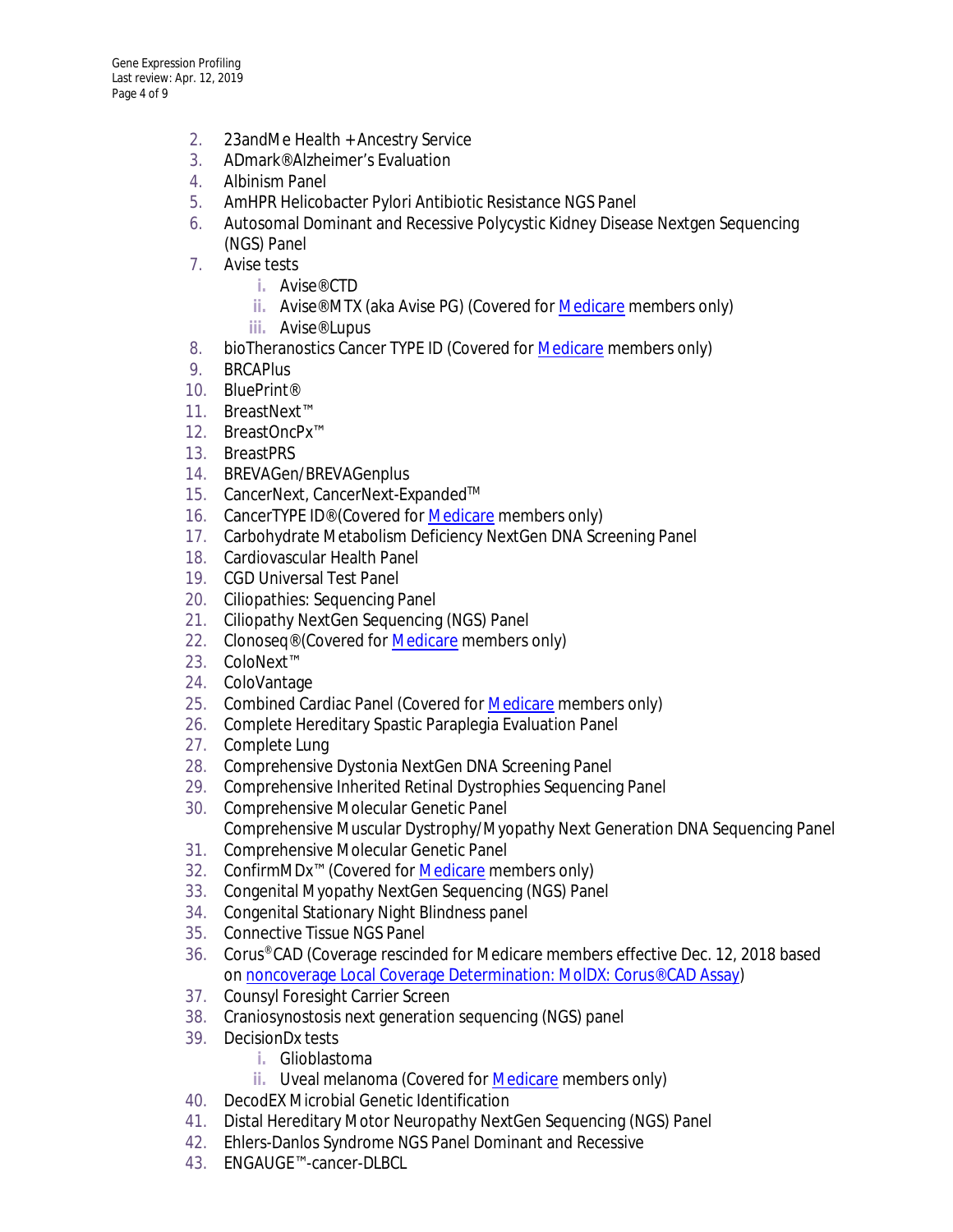- 44. Epi proColon
- 45. ExomeNext
- 46. ExomeNext-Rapid
- 47. Expanded Pan-Ethnic Panel
- 48. Familial Hemiplegic Migraine NextGen Sequencing (NGS) Panel Fetal Akinesia Deformation Sequence/Lethal Multiple Pterygium Syndrome NextGen Sequencing (NGS) Panel
- 49. FoundationOne CDx (Covered fo[r Medicare](https://www.cms.gov/medicare-coverage-database/details/nca-decision-memo.aspx?NCAId=290&bc=AAAAAAAAACAA&) members only)
- 50. GeneAware
- 51. GeneFx® Colon
- 52. GeneFx® Lung
- 53. GeneKey
- 54. GeneStrat™
- 55. GeneSight (Covered for **Medicare** members only)
- 56. GeneTrails® Solid Tumor Panel
- 57. GPS Cancer
- 58. Guardant 360® Panel (Covered fo[r Medicare](https://www.cms.gov/medicare-coverage-database/details/lcd-details.aspx?LCDId=37699&ver=3&Cntrctr=240&name=+(15201%2c+MAC+-+Part+A)&DocType=Future&CntrctrSelected=240*1&s=50&LCntrctr=All&bc=AgIAAAAAAAAA&) members only)
- 59. Healthy Weight DNA Insight
- 60. Healthy Woman DNA Insight
- 61. HCMNext
- 62. H/I Gene Expression Ratio
- 63. Hemophagocytic Lymphohistiocytosis Panel by next generation sequencing (NGS)
- 64. Hereditary Spherocytosis/Elliptocytosis NextGen Sequencing Panel
- 65. HERmark (Covered for **Medicare** members only)
- 66. HLA-DQB1\*06:02 typing for the diagnosis or management of narcolepsy
- 67. HOX13:IL17BR
- 68. Hypokalemic and Hyperkalemic Periodic Paralysis Disorders NGS Sequencing Panel
- 69. Insight® DX Breast Cancer Profile
- 70. Intellectual Disability (IDNEXT) Panel
- 71. Leukoencephalopathy NGS Panel
- 72. Lipodystrophy NGS Panel
- 73. LUNGSEQ® Panel
- 74. Macula Risk PGx
- 75. Macular Degeneration Mutation Analysis
- 76. Mammastatin
- 77. miReview®
- 78. Mammostrat
- 79. Melaris®
- 80. Molecular Intelligence
- 81. My5-FU™ (previously OnDose™)
- 82. Myeloid Molecular Profile
- 83. myPath®
- 84. MyPRS® Myeloma Prognostic Risk Signature
- 85. myRisk™
- 86. Neurotransmitter Metabolism Deficiency NextGen DNA Screening Panel
- 87. Next Gen RASopathy Panel
- 88. Next Generation Sequencing Panel for ASXL1, RECQL4, RNU4ATAC, SOX2
- 89. NextStepDx PLUS®
- 90. NGS Epilepsy/Seizure Panel
- 91. NGS RASopathy Panel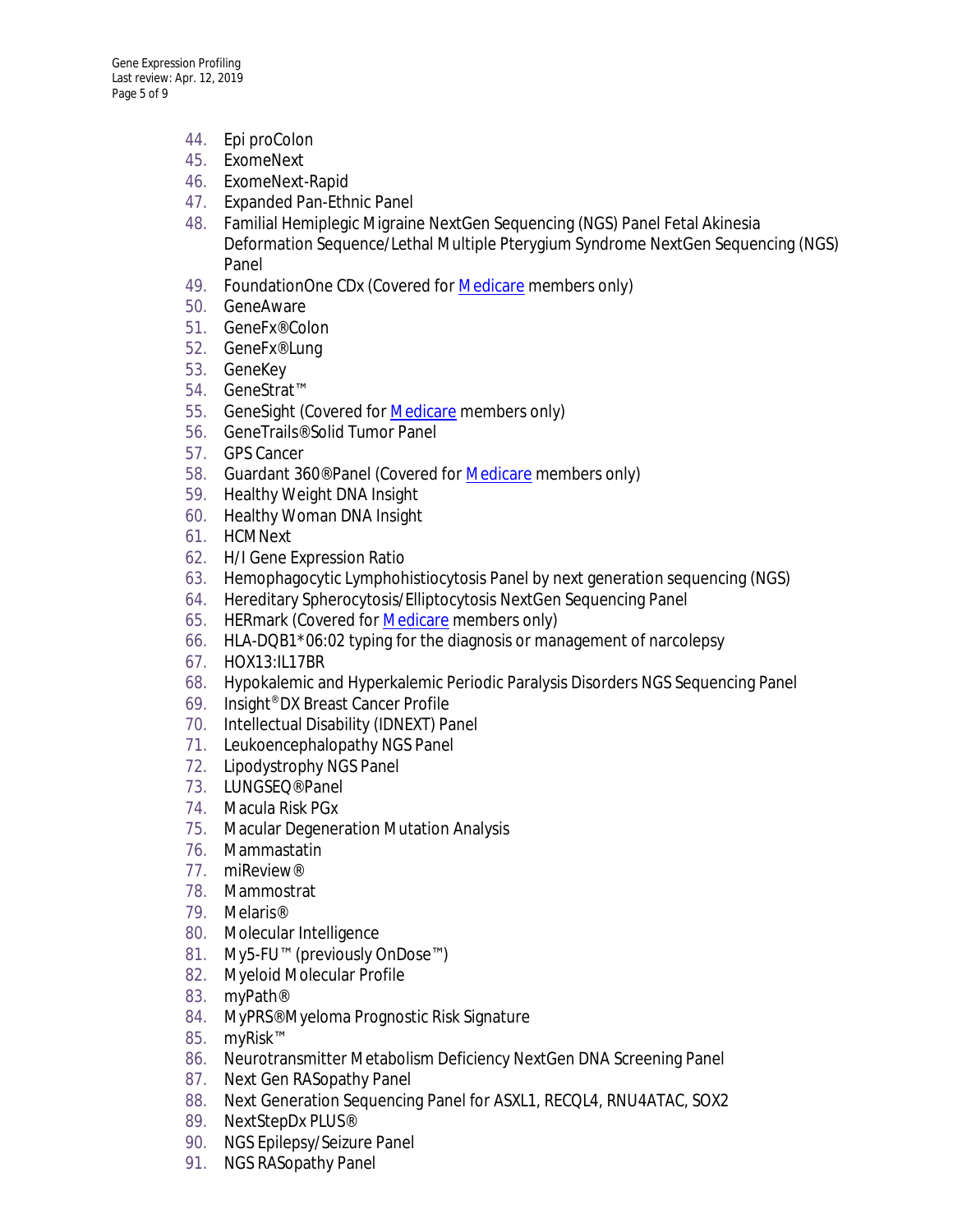- 92. OmniSeq Comprehensive
- 93. Oncotype DX<sup>®</sup> tests
	- **i.** AR-V7 Nucleus (Covered for [Medicare](https://www.cms.gov/medicare-coverage-database/details/lcd-details.aspx?LCDId=37701&ver=3&SearchType=Advanced&CoverageSelection=Local&ArticleType=SAD%7cEd&PolicyType=Both&s=All&KeyWord=oncotype&KeyWordLookUp=Title&KeyWordSearchType=Exact&kq=true&bc=IAAAACAAAAAA&) members only)
	- **ii.** Breast DCIS (Covered for [Medicare](https://www.cms.gov/medicare-coverage-database/details/lcd-details.aspx?LCDId=36941&ver=13&SearchType=Advanced&CoverageSelection=Local&ArticleType=SAD%7cEd&PolicyType=Both&s=All&KeyWord=oncotype&KeyWordLookUp=Title&KeyWordSearchType=Exact&kq=true&bc=IAAAACAAAAAA&) members only)
	- **iii.** Colon cancer (Covered for [Medicare](http://www.palmettogba.com/palmetto/MolDX.nsf/DocsCat/MolDx%20Website%7EMolDx%7EBrowse%20By%20Topic%7ECovered%20Tests%7E8UMP3B8280?open&navmenu=||) members only)
- 94. Oncofocus®
- 95. OnkoMatch™
- 96. OncoVantage®(Covered fo[r Medicare](https://www.cms.gov/medicare-coverage-database/details/lcd-details.aspx?LCDId=37810&ContrId=297&ver=3&ContrVer=1&CntrctrSelected=297*1&Cntrctr=297&s=41&DocType=1&bc=AAgCAAQAAAAA&) members only)
- 97. Oncovue
- 98. OPA 1 gene sequencing for autosomal dominant optic atrophy and/or optic neuropathy
- 99. Osteogenesis Imperfecta NGS Panel-Recessive
- 100. OvaNext™
- 101. Overa (aka OVA1 Next Generation or second-generation Multivariate Index Assay [MIA2G] test)
- 102. PAM50 Breast Cancer Intrinsic Classifier™
- 103. PancNext™
- 104. PancraGEN (previously Pathfinder TG®) (Covered for [Medicare](https://www.cms.gov/medicare-coverage-database/details/lcd-details.aspx?LCDId=34864&ver=23&SearchType=Advanced&CoverageSelection=Both&NCSelection=NCA%7cCAL%7cNCD%7cMEDCAC%7cTA%7cMCD&ArticleType=SAD%7cEd&PolicyType=Final&s=All&KeyWord=topographic&KeyWordLookUp=Doc&KeyWordSearchType=Exact&kq=true&bc=IAAAABAAIAAAAA%3d%3d&) members only)
- 105. Panexia®
- 106. Paradigm Cancer Diagnostics [PCDx] Test
- 107. Pediatric Neurology Region of Interest Trio
- 108. Percepta Bronchial Genomic Classifier (Covered fo[r Medicare](https://www.cms.gov/medicare-coverage-database/details/lcd-details.aspx?LCDId=36854&ver=10&DocType=All&bc=AgIAAAAAAAAA&) members only)
- 109. Pervenio™ Lung NGS (Covered fo[r Medicare](https://www.cms.gov/medicare-coverage-database/details/lcd-details.aspx?LCDId=36376&ver=3&DocType=All&bc=AAIAAAAAAAAA&) members only)
- 110. Pontocerebellar Hypoplasia Panel
- 111. Post-Op Px™ (formerly the Prostate Px Plus)
- 112. Preparent Global Panel
- 113. Previstage™
- 114. Progenity CFnxt
- 115. Progenity® Pan-Ethnic Carrier Screening Panel
- 116. PROGENSA® PCA3 (Covered for [Medicare](https://www.cms.gov/medicare-coverage-database/details/article-details.aspx?articleId=54492&ver=9&SearchType=Advanced&CoverageSelection=Local&ArticleType=SAD%7cEd&PolicyType=Both&s=All&KeyWord=progensa&KeyWordLookUp=Title&KeyWordSearchType=Exact&kq=true&bc=IAAAACAAAAAA&) members only)
- 117. ProOnc TumorSource DX
- 118. Proove profile panels (e.g., Opioid Risk Panel)
- 119. ProstateNext
- 120. RenalNext™
- 121. ResponseDX Tissue Origin Test Rotterdam/Veridex (Covered fo[r Medicare](https://www.cms.gov/medicare-coverage-database/details/article-details.aspx?articleId=53108&ver=18&SearchType=Advanced&CoverageSelection=Local&ArticleType=SAD%7cEd&PolicyType=Both&s=All&KeyWord=ResponseDX&KeyWordLookUp=Title&KeyWordSearchType=Exact&kq=true&bc=IAAAACAAAAAA&) members only)
- 122. RetnaGene AMD
- 123. Rotterdam Signature
- 124. Saethre-Chotzen Syndrome (TWIST) Sequencing and MLPA [\(Greenwood Genetic Center\)](http://www.ggc.org/diagnostic/tests-costs/test-finder/saethre-chotzen-syndrome-twist-sequencing-and-mlpa.html)
- 125. ScolioScore™ AIS Prognostic Test
- 126. SelectMDx for prostate cancer
- 127. Spastic Paraplegia Next Generation Sequencing Panel
- 128. Stickler Syndrome NGS Panel
- 129. SymGene68™ Next Generation Sequencing Cancer Panel
- 130. SYMPHONY™ Genomic Breast Cancer Profile (combines BluePrint, MammaPrint and TargetPrint tests)
- 131. Skeletal Dysplasia Ciliopathy NGS Panel
- 132. SYMPHONY™ Personalized Breast Cancer Genomic Profile
- 133. TAADNext
- 134. Target Now™ molecular profiling test (aka MI Profile, MI Profile X)
- 135. TargetPrint®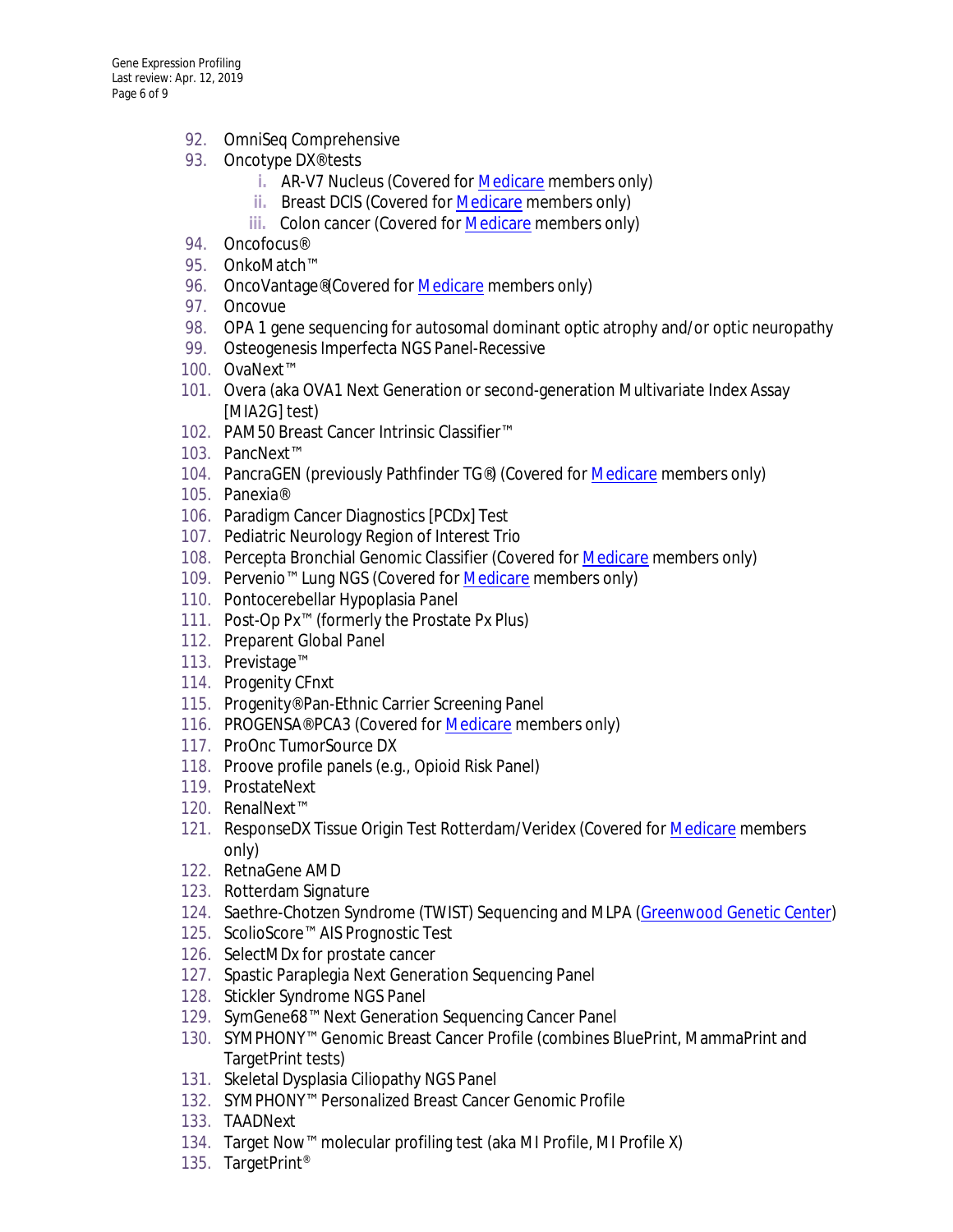- 136. TheraPrint®
- 137. theraSEEK Sequence Analysis for Functional Disorders
- 138. Thrombocytopenia NextGen Sequencing (NGS) Panel
- 139. TruGenome Undiagnosed Disease Test
- 140. TruGenome Technical Sequence Data (whole exome sequencing test for labs and physicians who will make their own clinical interpretations make their own clinical interpretations)
- 141. Universal Carrier Panel
- 142. Vectra DA (Covered for **Medicare members only)**
- 143. Vitreoretinopathy NGS Panel
- 144. Xpresys Lung (Covered for **Medicare** members only)

# **Revision History**

| Apr. 12, 2019 | Added genomic sequence analysis panels (e.g., OncoVantage®) for Medicare members                                                                                                                                                                                                                                                                                                                                            |
|---------------|-----------------------------------------------------------------------------------------------------------------------------------------------------------------------------------------------------------------------------------------------------------------------------------------------------------------------------------------------------------------------------------------------------------------------------|
| Mar. 8, 2019  | Added Oncotype DCIS, Oncotype DX AR-V7 Nucleus and Xpresys Lung tests for Medicare members                                                                                                                                                                                                                                                                                                                                  |
| Feb. 8, 2018  | Added Clonoseq® for Medicare members<br>Added link to MYvantage® Hereditary Comprehensive Cancer Panel Medical Guideline and removed<br>MYvantage from Limitations/Exclusions                                                                                                                                                                                                                                               |
| Oct. 12, 2018 | Removed Corus® CAD Medicare coverage effective Dec. 12. 2018                                                                                                                                                                                                                                                                                                                                                                |
| Aug. 8, 2018  | Added Medicare coverage of Guardant360® Pervenio™ Lung NGS                                                                                                                                                                                                                                                                                                                                                                  |
| May 5, 2018   | Added Commercial and Medicaid coverage of the Decipher, Oncotype, Prolaris and ProMark<br>gene/biomarker expression profiling tests for prostate cancer to pre-existing Medicare coverage                                                                                                                                                                                                                                   |
| Apr. 13, 2018 | Added FoundationOne CDx test coverage for Medicare members                                                                                                                                                                                                                                                                                                                                                                  |
|               | Removed the following test, Thyroid, FNA Cytomorphology with Molecular tests (Quest), from the<br>list of covered tests for thyroid lesions with indeterminate cytology (no longer available from Quest)                                                                                                                                                                                                                    |
|               | Added language communicating noncoverage of testing to confirm results of consumer-based<br>testing                                                                                                                                                                                                                                                                                                                         |
|               | Added language clarifying that whole exome and whole genome sequencing is considered<br>investigational<br>Updated list of lab tests regarded as investigational                                                                                                                                                                                                                                                            |
|               |                                                                                                                                                                                                                                                                                                                                                                                                                             |
| Apr. 14, 2017 | Added ThyraMIR Thyroid miRNA classifier to list of eligible tests for thyroid lesions with<br>indeterminate cytology                                                                                                                                                                                                                                                                                                        |
|               | Added Melaris to investigational list                                                                                                                                                                                                                                                                                                                                                                                       |
| Feb. 2, 2017  | Added the following tests to investigational list: Oncofocus®, Previstage™                                                                                                                                                                                                                                                                                                                                                  |
| Sept. 9, 2016 | Added the following tests to investigational list: DecodEX, Oncovue, OvaNext™, Panexia®                                                                                                                                                                                                                                                                                                                                     |
| Aug. 12, 2016 | Added Medicare coverage for CancerTYPE ID®.                                                                                                                                                                                                                                                                                                                                                                                 |
|               | Added the following tests to investigational list: BrevaGEN/BrevaGENplus, My5-FU™ (previously<br>OnDose™), OncoVantage™, OPA 1 gene sequencing for autosomal dominant optic atrophy and/or<br>optic neuropathy, Proove Opioid Risk Test                                                                                                                                                                                     |
| Jul. 8, 2016  | Added the following tests to investigational list: Combined Cardiac Panel, Counsyl preconception<br>carrier genetic screening, miReview®, Myeloid Molecular Profile, Paradigm Cancer Diagnostics<br>[PCDx] Test, Pediatric Neurology Region of Interest Trio, Progenity® Pan-Ethnic Carrier Screening<br>Panel, Rotterdam Signature, Saethre-Chotzen Syndrome (TWIST) Sequencing and MLPA, SelectMDx<br>for prostate cancer |
| 5/13/2016     | Added Medicare coverage for Prosigna™ Breast Cancer Prognostic Gene Signature Assay.                                                                                                                                                                                                                                                                                                                                        |
|               |                                                                                                                                                                                                                                                                                                                                                                                                                             |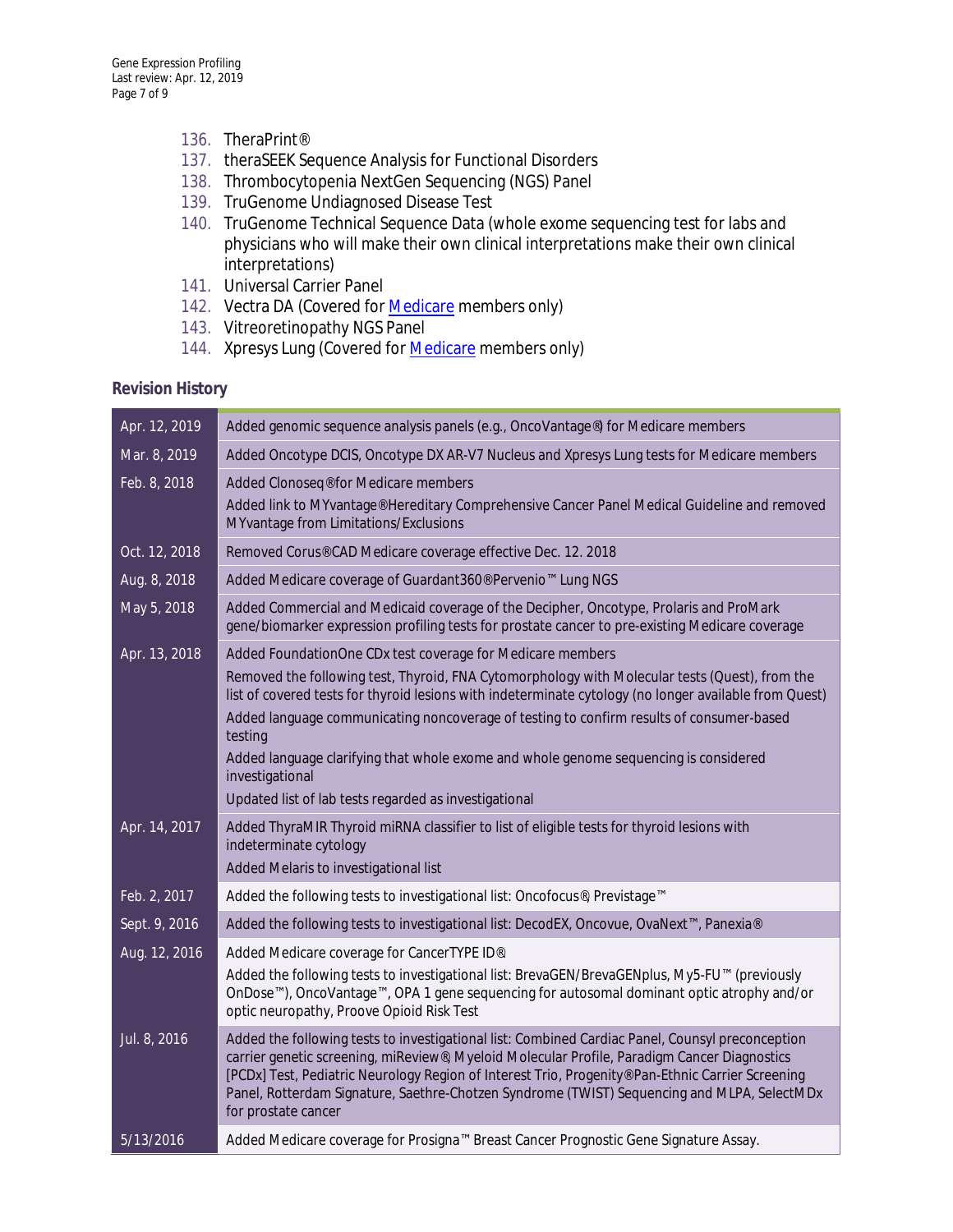|            | Added GeneStrat and Molecular Intelligence to list of investigational tests.                                                                                                                                                                                                           |
|------------|----------------------------------------------------------------------------------------------------------------------------------------------------------------------------------------------------------------------------------------------------------------------------------------|
| 4/8/2016   | Reinstated coverage of the following tests for Medicare members: Corus® CAD, ConfirmMDx <sup>™</sup> ,<br>Decipher® Prostate Classifier, Oncotype DX® Colon, Oncotype DX® prostate, Prolaris® and<br>ResponseDX Tissue Origin Test                                                     |
|            | Tests no longer covered for Medicare members (NGS Medicare Molecular Pathology LCD effective<br>4/1/2016) — Corus® CAD, ConfirmMDx™, Decipher® Prostate Classifier, Oncotype DX® colon,<br>Oncotype DX <sup>®</sup> prostate, Prolaris <sup>®</sup> and ResponseDX Tissue Origin Test. |
|            | Non-covered tests added to investigational list — GeneFx® Colon, myPath® (NGS Medicare<br>Molecular Pathology LCD effective 4/1/2016)                                                                                                                                                  |
| 12/21/2015 | Amended Limitations/Exclusions Section to reflect positive Medicare coverage for Oncotype<br>Prostate.                                                                                                                                                                                 |
| 10/9/2015  | Amended Limitations/Exclusions Section to reflect positive Medicare coverage for Decipher Prostate<br><b>Classifier and Prolaris</b>                                                                                                                                                   |

### **References**

AHRQ. Technology Assessment on Genetic Testing or Molecular Pathology Testing of Cancers with Unknown Primary Site to Determine Origin. February 2013[. http://www.cms.gov/Medicare/Coverage/DeterminationProcess/downloads/id90TA.pdf.](http://www.cms.gov/Medicare/Coverage/DeterminationProcess/downloads/id90TA.pdf) Accessed February 15, 2019.

Centers for Medicare & Medicaid Services. Decision Memo for Next Generation Sequencing (NGS) for Medicare Beneficiaries with Advanced Cancer. March 2018[. https://www.cms.gov/medicare-coverage-database/details/nca-decision](https://www.cms.gov/medicare-coverage-database/details/nca-decision-memo.aspx?NCAId=290&bc=AAAAAAAAACAA&)[memo.aspx?NCAId=290&bc=AAAAAAAAACAA&.](https://www.cms.gov/medicare-coverage-database/details/nca-decision-memo.aspx?NCAId=290&bc=AAAAAAAAACAA&) Accessed February 15, 2019.

National Cancer Care Network (NCCN). Clinical Practice Guidelines in Oncology. Colon Cancer. Version 4.2018. [http://www.nccn.org/professionals/physician\\_gls/pdf/colon.pdf.](http://www.nccn.org/professionals/physician_gls/pdf/colon.pdf) Accessed February 15, 2019.

National Cancer Care Network (NCCN). Clinical Practice Guidelines in Oncology. Cutaneous Melanoma. Version 1.2019. [https://www.nccn.org/professionals/physician\\_gls/pdf/cutaneous\\_melanoma.pdf.](https://www.nccn.org/professionals/physician_gls/pdf/cutaneous_melanoma.pdf) Accessed February 15, 2019.

National Cancer Care Network (NCCN). Clinical Practice Guidelines in Oncology. Multiple Myeloma. Version 2.2019. [http://www.nccn.org/professionals/physician\\_gls/pdf/myeloma.pdf.](http://www.nccn.org/professionals/physician_gls/pdf/myeloma.pdf) Accessed February 15, 2019.

National Cancer Care Network (NCCN). Clinical Practice Guidelines in Oncology. Chronic Lymphocytic Leukemia/Small Lymphocytic Lymphoma. Version 2.2019[. https://www.nccn.org/professionals/physician\\_gls/pdf/cll.pdf.](https://www.nccn.org/professionals/physician_gls/pdf/cll.pdf) February 15, 2019.

National Cancer Care Network (NCCN). Clinical Practice Guidelines in Oncology. Non-Small Cell Lung Cancer Version 3.2019. [http://www.nccn.org/professionals/physician\\_gls/pdf/nscl.pdf.](http://www.nccn.org/professionals/physician_gls/pdf/nscl.pdf) Accessed February 15, 2019.

National Cancer Care Network (NCCN). Clinical Practice Guidelines in Oncology. Occult Primary (Cancer of Unknown Primary [CUP]). Version 2.2019. [http://www.nccn.org/professionals/physician\\_gls/pdf/occult.pdf.](http://www.nccn.org/professionals/physician_gls/pdf/occult.pdf) Accessed February 15, 2019.

National Cancer Care Network (NCCN). Clinical Practice Guidelines in Oncology. Prostate Cancer Version 4.2018. [http://www.nccn.org/professionals/physician\\_gls/pdf/prostate.pdf.](http://www.nccn.org/professionals/physician_gls/pdf/prostate.pdf) Accessed February 15, 2019.

National Government Services. Local Coverage Determination (LCD): Molecular Pathology Procedures. Jan. 2019. [https://www.cms.gov/medicare-coverage-database/details/lcd](https://www.cms.gov/medicare-coverage-database/details/lcd-details.aspx?LCDId=35000&ver=128&Date=&DocID=L35000&bc=iAAAABABAAAA&)[details.aspx?LCDId=35000&ver=128&Date=&DocID=L35000&bc=iAAAABABAAAA&.](https://www.cms.gov/medicare-coverage-database/details/lcd-details.aspx?LCDId=35000&ver=128&Date=&DocID=L35000&bc=iAAAABABAAAA&) Accessed February 15, 2019.

National Government Services. Local Coverage Determination (LCD): Genomic Sequence Analysis Panels in the Treatment of Non-Small Cell Lung Cancer. April 2016[. https://www.cms.gov/medicare-coverage-database/details/lcd](https://www.cms.gov/medicare-coverage-database/details/lcd-details.aspx?LCDId=36376&ver=3&DocType=All&bc=AAIAAAAAAAAA&)[details.aspx?LCDId=36376&ver=3&DocType=All&bc=AAIAAAAAAAAA&.](https://www.cms.gov/medicare-coverage-database/details/lcd-details.aspx?LCDId=36376&ver=3&DocType=All&bc=AAIAAAAAAAAA&) Accessed February 15, 2019.

National Government Services. Local Coverage Determination (LCD): Genomic Sequence Analysis Panels in the Treatment of Solid Organ Neoplasms. April 2019[. https://www.cms.gov/medicare-coverage-database/details/lcd](https://www.cms.gov/medicare-coverage-database/details/lcd-details.aspx?LCDId=37810&ContrId=297&ver=3&ContrVer=1&CntrctrSelected=297*1&Cntrctr=297&s=41&DocType=1&bc=AAgCAAQAAAAA&)[details.aspx?LCDId=37810&ContrId=297&ver=3&ContrVer=1&CntrctrSelected=297\\*1&Cntrctr=297&s=41&DocType=1&bc=AAg](https://www.cms.gov/medicare-coverage-database/details/lcd-details.aspx?LCDId=37810&ContrId=297&ver=3&ContrVer=1&CntrctrSelected=297*1&Cntrctr=297&s=41&DocType=1&bc=AAgCAAQAAAAA&) [CAAQAAAAA&.](https://www.cms.gov/medicare-coverage-database/details/lcd-details.aspx?LCDId=37810&ContrId=297&ver=3&ContrVer=1&CntrctrSelected=297*1&Cntrctr=297&s=41&DocType=1&bc=AAgCAAQAAAAA&) Accessed April 22, 2019.

Noridian. Local Coverage Determination (LCD): MolDX: ConfirmMDx Epigenetic Molecular Assay. February 2018. [https://www.cms.gov/medicare-coverage-database/details/lcd-details.aspx?LCDId=35632.](https://www.cms.gov/medicare-coverage-database/details/lcd-details.aspx?LCDId=35632) Accessed February 15, 2019.